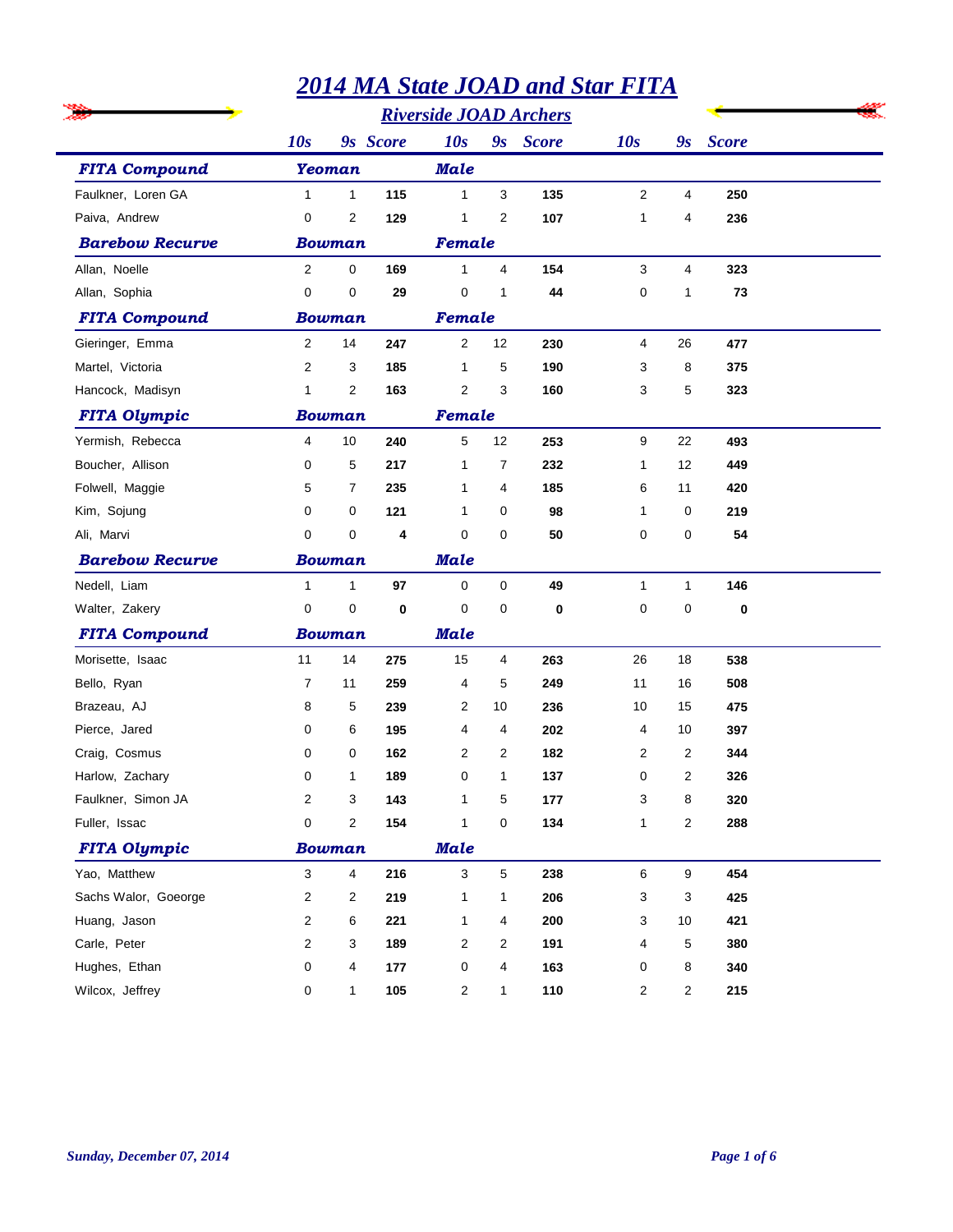|                        |                |                |          |                |                | <b>2014 MA State JOAD and Star FITA</b> |                |              |              |  |
|------------------------|----------------|----------------|----------|----------------|----------------|-----------------------------------------|----------------|--------------|--------------|--|
|                        |                |                |          |                |                |                                         |                |              |              |  |
|                        | 10s            |                | 9s Score | 10s            |                | 9s Score                                | 10s            | 9s           | <b>Score</b> |  |
| <b>Barebow Recurve</b> | Cub            |                |          | Female         |                |                                         |                |              |              |  |
| Hurley, Rachel         | $\overline{7}$ | $\overline{4}$ | 246      | 6              | $\overline{5}$ | 238                                     | 13             | 9            | 484          |  |
| Allan, Joy             | 1              | 8              | 222      | 4              | 5              | 217                                     | 5              | 13           | 439          |  |
| Dean, Natalie          | 0              | 1              | 137      | 0              | $\overline{2}$ | 122                                     | 0              | 3            | 259          |  |
| <b>FITA Compound</b>   | Cub            |                |          | Female         |                |                                         |                |              |              |  |
| Deslauriers, Abriana   | 20             | 10             | 290      | 27             | 3              | 297                                     | 47             | 13           | 587          |  |
| Nappen, Abigail        | 12             | 10             | 268      | 9              | 12             | 263                                     | 21             | 22           | 531          |  |
| <b>FITA Olympic</b>    | Cub            |                |          | Female         |                |                                         |                |              |              |  |
| Vaccaro, Lucia         | 11             | 14             | 275      | 8              | 11             | 255                                     | 19             | 25           | 530          |  |
| Martel, Dakota         | 6              | 10             | 250      | 10             | 14             | 271                                     | 16             | 24           | 521          |  |
| Burke, Sydney          | 6              | 11             | 257      | 7              | 11             | 259                                     | 13             | 22           | 516          |  |
| Tabit, Hana            | 7              | 9              | 249      | 10             | 13             | 264                                     | 17             | 22           | 513          |  |
| Bouffard, Lindsey      | 9              | 6              | 248      | 10             | 7              | 257                                     | 19             | 13           | 505          |  |
| Nie, Kate              | 5              | 7              | 236      | 6              | 11             | 255                                     | 11             | 18           | 491          |  |
| Horangic, Diana        | 0              | $\mathbf{1}$   | 161      | 0              | 5              | 169                                     | 0              | 6            | 330          |  |
| Norton, Amy            | 0              | 0              | 0        | 0              | 0              | $\bf{0}$                                | 0              | 0            | 0            |  |
| <b>Barebow Recurve</b> | Cub            |                |          | Male           |                |                                         |                |              |              |  |
| Ailinger, Stephen      | 3              | 5              | 213      | $\mathbf{1}$   | $\overline{4}$ | 187                                     | $\overline{4}$ | 9            | 400          |  |
| <b>FITA Compound</b>   | Cub            |                |          | <b>Male</b>    |                |                                         |                |              |              |  |
| McVey, Tyler           | 25             | 5              | 295      | 23             | $\overline{7}$ | 293                                     | 48             | 12           | 588          |  |
| Trahan, Seth           | 22             | 8              | 292      | 25             | 5              | 295                                     | 47             | 13           | 587          |  |
| Callihan, Ethan        | 12             | 9              | 273      | $\overline{7}$ | 13             | 262                                     | 19             | 22           | 535          |  |
| Paiva, Austin          | 1              | 1              | 148      | 1              | 2              | 159                                     | 2              | 3            | 307          |  |
| Griffith, Joshua       | 0              | 1              | 48       | 0              | 0              | 57                                      | 0              | $\mathbf{1}$ | 105          |  |
| <b>FITA Olympic</b>    | Cub            |                |          | <b>Male</b>    |                |                                         |                |              |              |  |
| Dutton, Zach           | 8              | $10$           | 261      | 10             | $10\,$         | 261                                     | 18             | $20\,$       | 522          |  |
| Zak, Matthew           | 10             | 5              | 254      | 14             | 5              | 267                                     | 24             | 10           | 521          |  |
| Ngai, Michael          | 7              | 12             | 259      | 7              | 10             | 257                                     | 14             | 22           | 516          |  |
| DuCasse, Anthony       | 5              | 13             | 260      | 3              | 12             | 254                                     | 8              | 25           | 514          |  |
| Kim, Dongyu            | 3              | 13             | 242      | 12             | 8              | 270                                     | 15             | 21           | 512          |  |
| Lee, Alfred            | 7              | 7              | 249      | 7              | 9              | 252                                     | 14             | 16           | 501          |  |
| Pan, Aaron             | 2              | 6              | 222      | 6              | 4              | 233                                     | 8              | 10           | 455          |  |
| Conrad, Greg           | 1              | 4              | 209      | 1              | 5              | 210                                     | 2              | 9            | 419          |  |
| Muthuswami, Sahil      | 1              | 0              | 97       | 1              | 1              | 105                                     | $\overline{a}$ | $\mathbf{1}$ | 202          |  |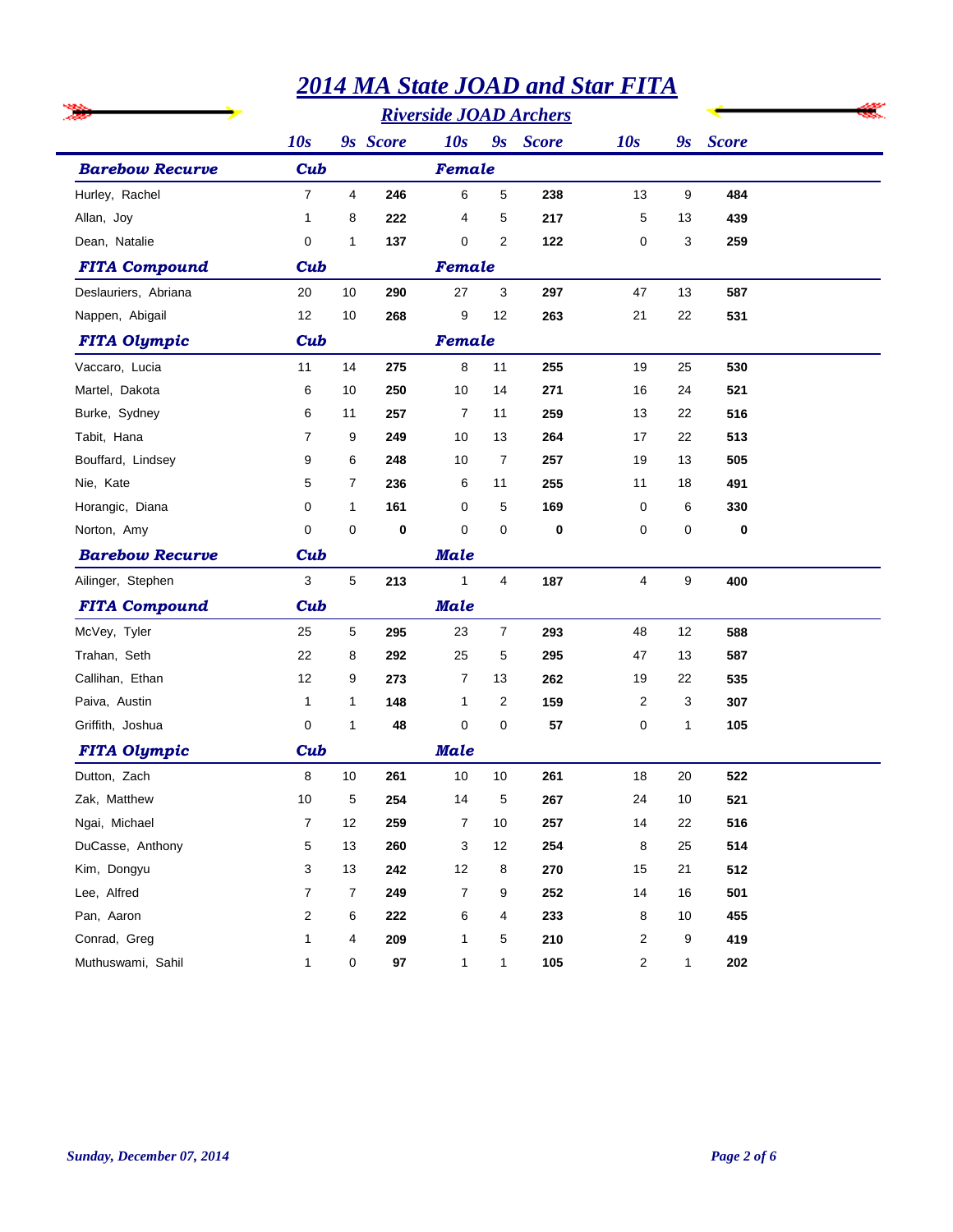|                           |                |              |          |                |                | <b>2014 MA State JOAD and Star FITA</b> |                 |                         |              |  |
|---------------------------|----------------|--------------|----------|----------------|----------------|-----------------------------------------|-----------------|-------------------------|--------------|--|
|                           |                |              |          |                |                |                                         |                 |                         |              |  |
|                           | 10s            |              | 9s Score | 10s            |                | 9s Score                                | 10s             | $\mathbf{g}_\mathbf{S}$ | <b>Score</b> |  |
| <b>FITA Compound</b>      | Cadet          |              |          | Female         |                |                                         |                 |                         |              |  |
| Laukaitis, Anna           | $\overline{2}$ | 18           | 259      | 3              | 13             | 257                                     | 5               | 31                      | 516          |  |
| Montuori, Isabella        | $\mathbf{1}$   | 19           | 257      | 2              | 12             | 243                                     | 3               | 31                      | 500          |  |
| Greenslit, Jessica        | 0              | 11           | 228      | 0              | 6              | 223                                     | 0               | 17                      | 451          |  |
| Humphries, Julianne       | 0              | 0            | 0        | 0              | $\mathbf 0$    | $\mathbf 0$                             | 0               | 0                       | 0            |  |
| <b>FITA Olympic</b>       | Cadet          |              |          | Female         |                |                                         |                 |                         |              |  |
| Cracco, Elise             | 7              | 9            | 250      | 1              | 12             | 243                                     | 8               | 21                      | 493          |  |
| Uluatam, Sophie           | 4              | 5            | 218      | 9              | $\overline{7}$ | 249                                     | 13              | 12                      | 467          |  |
| Gray, Morgan              | 3              | 2            | 208      | 5              | 6              | 221                                     | 8               | 8                       | 429          |  |
| Toole, Maegen             | $\overline{2}$ | 6            | 180      | 0              | 5              | 188                                     | 2               | 11                      | 368          |  |
| Dissinger, Meredith       | $\mathbf{1}$   | 7            | 188      | 0              | 5              | 167                                     | 1               | 12                      | 355          |  |
| Regensburger, Megan       | $\mathbf{1}$   | 2            | 183      | 1              | 2              | 168                                     | 2               | 4                       | 351          |  |
| Bodine, Rachel            | 2              | 3            | 185      | 1              | 1              | 147                                     | 3               | 4                       | 332          |  |
| Eisenhofer, Hannah        | 2              | $\mathbf{1}$ | 155      | 2              | 3              | 164                                     | 4               | 4                       | 319          |  |
| Hogan-Hines, Katelin      | 0              | 3            | 126      | 0              | $\mathbf 0$    | 95                                      | 0               | 3                       | 221          |  |
| <b>FITA Compound</b>      | Cadet          |              |          | <b>Male</b>    |                |                                         |                 |                         |              |  |
| Merrill, Ethan            | 14             | 15           | 283      | 12             | 18             | 282                                     | 26              | 33                      | 565          |  |
| McKinstry, Scott          | 4              | 25           | 273      | 13             | 15             | 281                                     | 17              | 40                      | 554          |  |
| Alicandro, Dan            | 4              | 23           | 271      | 3              | 22             | 267                                     | 7               | 45                      | 538          |  |
| Tilton, Michael           | 2              | 22           | 265      | 3              | 16             | 259                                     | 5               | 38                      | 524          |  |
| Ouimette, Nicolas         | 3              | 17           | 258      | 4              | 15             | 258                                     | 7               | 32                      | 516          |  |
| Godin, Cameron            | 2              | 16           | 256      | 0              | 12             | 241                                     | 2               | 28                      | 497          |  |
| Smith, Alex               | 3              | 4            | 223      | $\overline{2}$ | 13             | 235                                     | 5               | 17                      | 458          |  |
| <b>FITA Olympic</b>       | Cadet          |              |          | <b>Male</b>    |                |                                         |                 |                         |              |  |
| Baker III, Weston         | 6              | 13           | 262      | 11             | $\overline{7}$ | 254                                     | 17              | 20                      | 516          |  |
| Bock, Liam                | 6              | 12           | 238      | 4              | 11             | 243                                     | 10 <sup>°</sup> | 23                      | 481          |  |
| Do, Hyunwoo               | 4              | 8            | 222      | 6              | 6              | 228                                     | 10              | 14                      | 450          |  |
| Jukoski, Zachary          | 2              | 4            | 188      | 3              | 3              | 201                                     | 5               | 7                       | 389          |  |
| Vaccaro, James            | 3              | 5            | 205      | 0              | 4              | 182                                     | 3               | 9                       | 387          |  |
| Paradis-Fichtner, Spencer | 0              | 2            | 189      | 1              | 2              | 158                                     | 1               | 4                       | 347          |  |
| Nelson, Andrew            | 2              | $\mathbf{1}$ | 166      | 2              | $\overline{2}$ | 177                                     | 4               | 3                       | 343          |  |
| Wilcox, Andrew            | 5              | 0            | 136      | 0              | 1              | 101                                     | 5               | $\mathbf{1}$            | 237          |  |
| Shute, Gabe               | 3              | 11           | 232      | 0              | 0              | 0                                       | 3               | 11                      | 232          |  |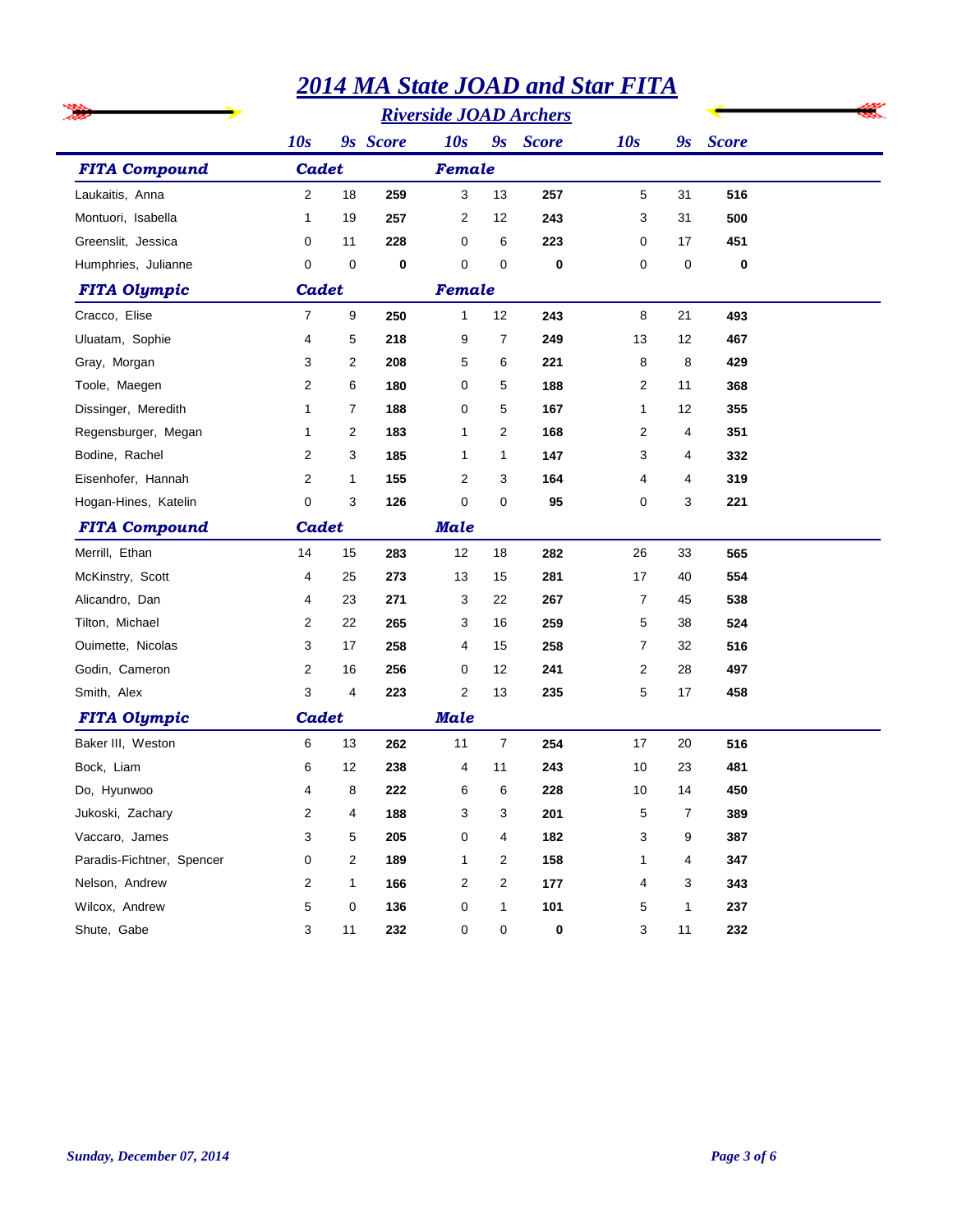|                        | <b>2014 MA State JOAD and Star FITA</b> |                |          |                |                |                               |                |    |              |  |  |
|------------------------|-----------------------------------------|----------------|----------|----------------|----------------|-------------------------------|----------------|----|--------------|--|--|
|                        |                                         |                |          |                |                | <b>Riverside JOAD Archers</b> |                |    |              |  |  |
|                        | 10s                                     |                | 9s Score | 10s            | 9s             | <b>Score</b>                  | 10s            | 9s | <b>Score</b> |  |  |
| <b>FITA Compound</b>   | <b>Junior</b>                           |                |          | Female         |                |                               |                |    |              |  |  |
| Wheeler, Victoria      | 1                                       | 11             | 219      | 1              | 12             | 235                           | $\overline{2}$ | 23 | 454          |  |  |
| <b>FITA Olympic</b>    | Junior                                  |                |          | Female         |                |                               |                |    |              |  |  |
| Pastro, Brianna        | 8                                       | $\overline{7}$ | 252      | $\overline{7}$ | 15             | 268                           | 15             | 22 | 520          |  |  |
| Wade, Abigail          | 1                                       | 9              | 236      | 4              | 12             | 252                           | 5              | 21 | 488          |  |  |
| Davey, Emma            | 9                                       | $\overline{7}$ | 236      | $\overline{7}$ | 6              | 235                           | 16             | 13 | 471          |  |  |
| Loxterkamp, Elizabeth  | 4                                       | 3              | 219      | $\overline{7}$ | 5              | 238                           | 11             | 8  | 457          |  |  |
| Clifford, Adele        | 0                                       | $\mathbf{1}$   | 88       | 0              | 0              | 102                           | 0              | 1  | 190          |  |  |
| <b>FITA Olympic</b>    | <b>Junior</b>                           |                |          | Male           |                |                               |                |    |              |  |  |
| McMenamy, Dillon       | 13                                      | 11             | 268      | 22             | 5              | 289                           | 35             | 16 | 557          |  |  |
| Schackart, Jeremy      | 5                                       | 6              | 242      | 8              | 9              | 259                           | 13             | 15 | 501          |  |  |
| Belisle Junior, Thomas | 6                                       | 10             | 253      | 5              | 6              | 232                           | 11             | 16 | 485          |  |  |
| Xu, Austin             | 3                                       | 11             | 244      | 4              | $\overline{7}$ | 232                           | 7              | 18 | 476          |  |  |
| Rabinovitz, Louie      | $\overline{2}$                          | 11             | 231      | 3              | 8              | 224                           | 5              | 19 | 455          |  |  |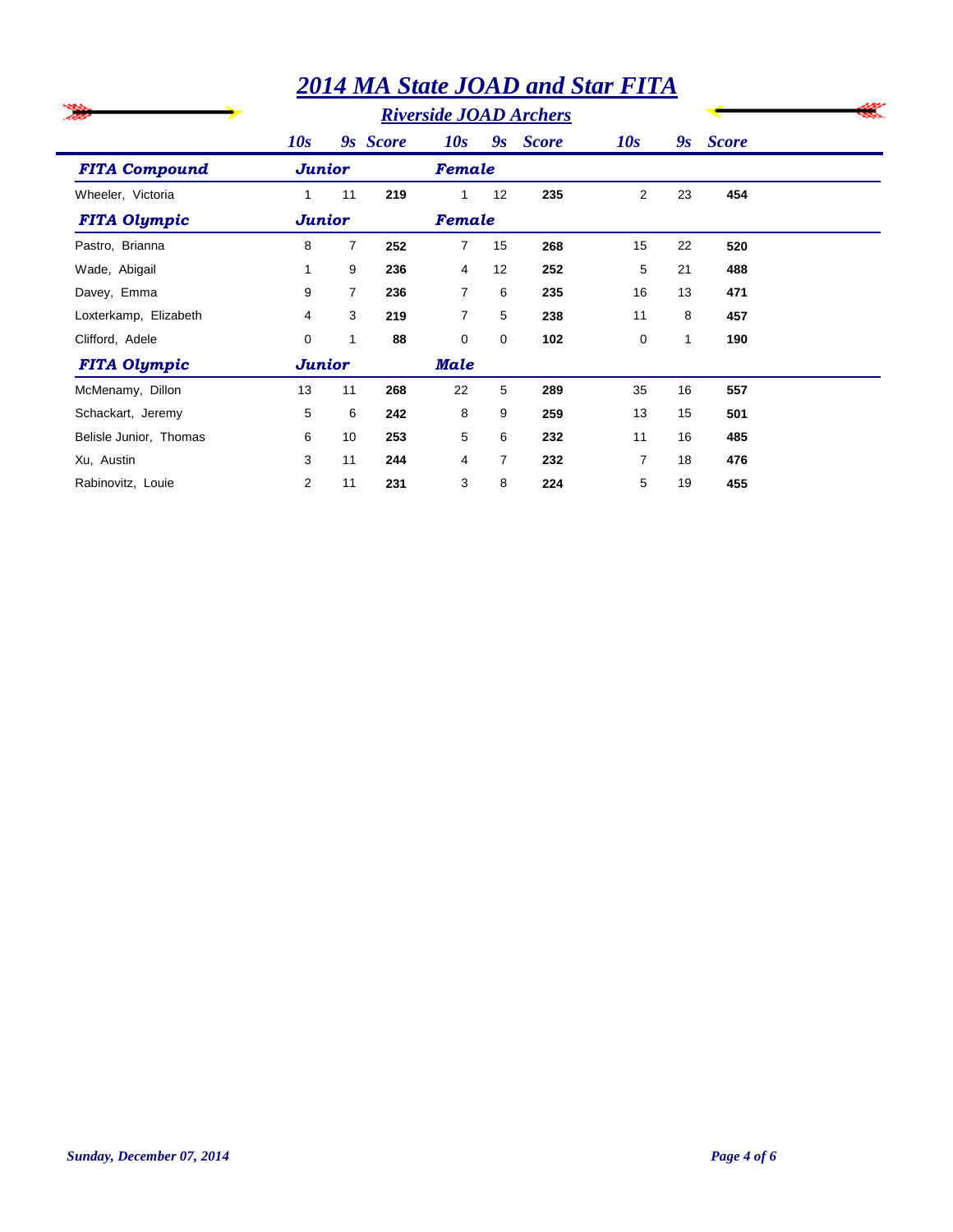|                        |                |                |          |                |                | <b>2014 MA State JOAD and Star FITA</b> |                |                |              |  |
|------------------------|----------------|----------------|----------|----------------|----------------|-----------------------------------------|----------------|----------------|--------------|--|
|                        |                |                |          |                |                |                                         |                |                |              |  |
|                        | 10s            |                | 9s Score | 10s            |                | 9s Score                                | 10s            | 9s             | <b>Score</b> |  |
| <b>Barebow Recurve</b> | <b>Senior</b>  |                |          | Female         |                |                                         |                |                |              |  |
| Colvin, Cerji          | $\mathbf{1}$   | $\sqrt{5}$     | 179      | 3              | $\overline{4}$ | 183                                     | 4              | 9              | 362          |  |
| <b>FITA Compound</b>   |                | <b>Senior</b>  |          |                | Female         |                                         |                |                |              |  |
| Merrell, Lisa          | $\overline{7}$ | 18             | 263      | $\overline{4}$ | 19             | 266                                     | 11             | 37             | 529          |  |
| Assens, Nathalie       | 4              | 14             | 255      | 3              | 19             | 252                                     | $\overline{7}$ | 33             | 507          |  |
| <b>FITA Olympic</b>    | Senior         |                |          | Female         |                |                                         |                |                |              |  |
| Droney, Siobhan        | 3              | 6              | 239      | 3              | 10             | 249                                     | 6              | 16             | 488          |  |
| Lemelman, Sarah        | 6              | 9              | 249      | 3              | 6              | 213                                     | 9              | 15             | 462          |  |
| Lee, Alexandria        | 4              | 7              | 225      | 5              | 6              | 234                                     | 9              | 13             | 459          |  |
| Schackart, Christy     | 3              | 2              | 192      | 5              | 3              | 217                                     | 8              | 5              | 409          |  |
| Sabato, Talia          | $\overline{2}$ | 6              | 189      | 2              | 4              | 200                                     | 4              | 10             | 389          |  |
| Bock, Sue              | 0              | 3              | 148      | 2              | $\overline{4}$ | 186                                     | $\overline{2}$ | $\overline{7}$ | 334          |  |
| Foley, Laura           | 0              | 1              | 125      | $\Omega$       | 0              | 132                                     | 0              | 1              | 257          |  |
| Carter, Stacy          | $\Omega$       | 0              | $\bf{0}$ | $\Omega$       | $\mathbf 0$    | $\bf{0}$                                | $\mathbf 0$    | 0              | $\bf{0}$     |  |
| <b>Barebow Recurve</b> | Senior         |                |          | Male           |                |                                         |                |                |              |  |
| Chant, Matt            | 6              | 8              | 247      | $\mathbf{1}$   | 8              | 237                                     | $\overline{7}$ | 16             | 484          |  |
| <b>FITA Compound</b>   | <b>Senior</b>  |                |          | <b>Male</b>    |                |                                         |                |                |              |  |
| Kennedy, Jason         | 17             | 13             | 287      | 23             | $\overline{7}$ | 293                                     | 40             | 20             | 580          |  |
| Santos, Joe            | 13             | 17             | 283      | 13             | 17             | 283                                     | 26             | 34             | 566          |  |
| <b>FITA Olympic</b>    | Senior         |                |          | <b>Male</b>    |                |                                         |                |                |              |  |
| Schneider, Jared       | 18             | 11             | 287      | 15             | 11             | 280                                     | 33             | 22             | 567          |  |
| Martel, Michael        | 8              | 16             | 269      | 9              | 17             | 274                                     | 17             | 33             | 543          |  |
| Gladstone, Carl        | 10             | 12             | 269      | 11             | 10             | 269                                     | 21             | 22             | 538          |  |
| Choi, Christian        | 6              | 10             | 249      | 4              | 8              | 222                                     | 10             | 18             | 471          |  |
| Daniels, Jeffrey       | 2              | 7              | 226      | 4              | 6              | 213                                     | 6              | 13             | 439          |  |
| Lai, Austin            | $\overline{2}$ | 6              | 208      | 6              | 4              | 210                                     | 8              | 10             | 418          |  |
| Narayanan, Krishna     | 3              | 4              | 208      | 3              | 5              | 190                                     | 6              | 9              | 398          |  |
| Yu, Michael            | 4              | $\mathbf 1$    | 166      | $\mathbf 0$    | $\overline{2}$ | 182                                     | 4              | 3              | 348          |  |
| Robinson, Zachery      | 0              | $\overline{2}$ | 170      | 1              | 4              | 151                                     | 1              | 6              | 321          |  |